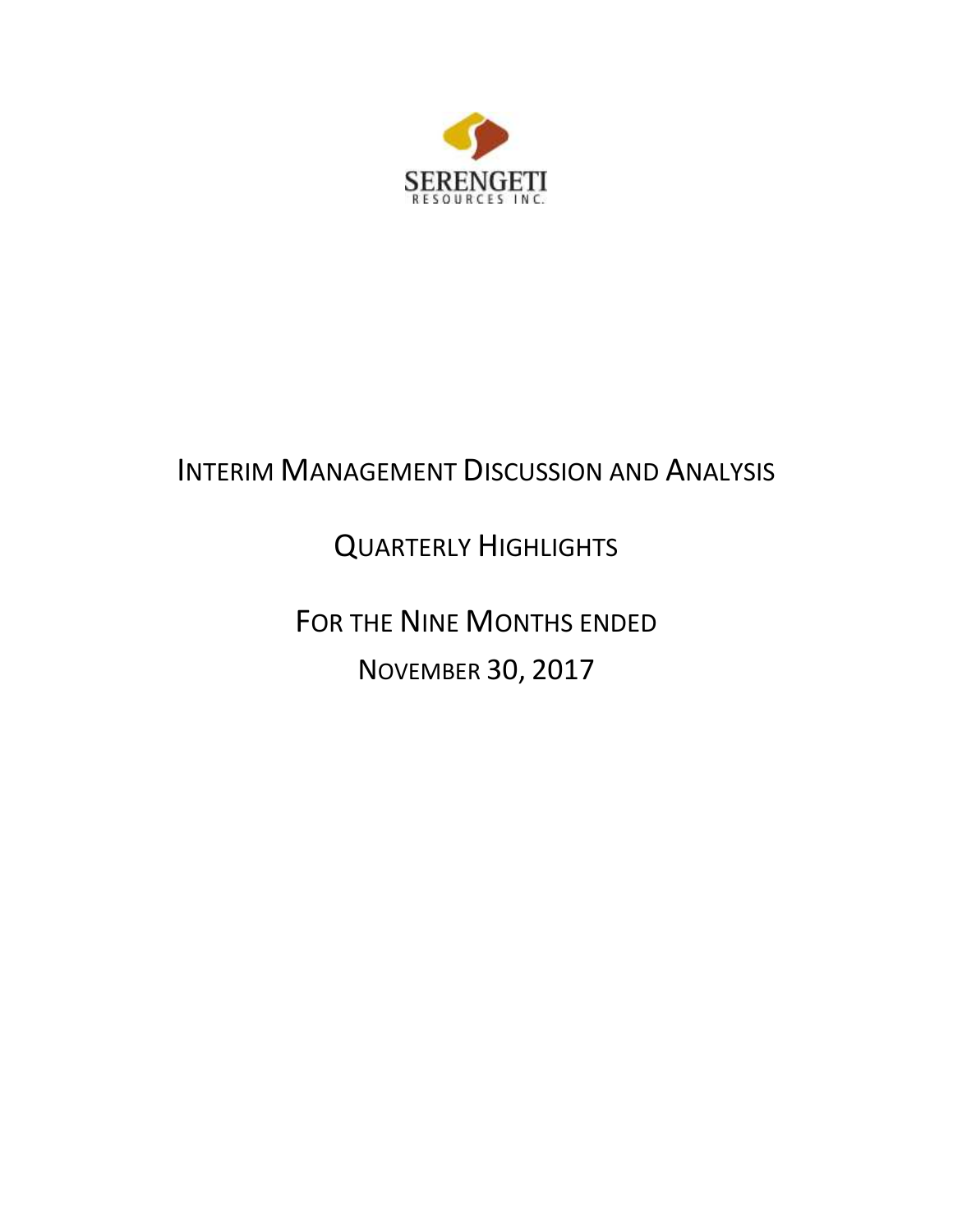### **INTRODUCTORY COMMENT**

Serengeti Resources Inc. is a junior mineral exploration company listed on the TSX Venture Exchange under the trading symbol "SIR". The Company's exploration strategy emphasizes copper-gold projects in the Quesnel Trough of British Columbia, including the advancement of Kwanika – its principal resource-stage property, which is now held indirectly through its majority shareholding in Kwanika Copper Corporation , a related joint venture company. (See Major Operating Milestones.) This Management Discussion and Analysis ("MD&A") is dated January 26, 2018 and discloses specified information up to that date. Serengeti is classified as a "venture issuer" for the purposes of National Instrument 51-102. This MD&A should be read in conjunction with the Company's condensed consolidated interim financial statements for the nine-month period ended November 30, 2017, which are prepared in accordance with International Financial Reporting Standards as issued by the IASB applicable to interim financial statements.

Throughout this report we refer from time to time to "Serengeti", "the Company", "we", "us", "our" or "its". All these terms are used in respect of Serengeti Resources Inc. which is the reporting issuer in this document. *We recommend that readers consult the "Cautionary Statements" on the last page of this report.*

During the nine months ended November 30, 2017, Serengeti had two principal areas of focus: advancement of its flagship Kwanika copper-gold resource-stage project located in British Columbia and maintenance of its extensive portfolio of properties in the Quesnel Trough and Stikine Arch of British Columbia.

#### **HIGHLIGHTS**

#### **FINANCIAL CONDITION**

We ended the fiscal quarter with a working capital position of \$538,830 compared to \$299,762 at February 28, 2017. The aggregate improvement in the working capital measure was \$239,068. The principal elements of the working capital increase were:

i) the decrease in cash, as set out in the condensed consolidated interim statement of cash flows,

ii) the large increase in amounts receivable, as analyzed in Note 4 to the financial statements for the period ended November 30, 2017, and

iii)the significant increase in amounts payable, as set out in Note 8 to the financial statements for the period ended November 30, 2017.

The change in cash is further analyzed below under the heading "Cash Flows". The principal components for the increase in receivables were the completion of a government review of our exploration tax credits which warrants recognizing the cited credit receivable and the recovery of certain exploration and evaluation expenditures, made on the Kwanika property, from the newly formed joint venture. Our trade payables increased dramatically mainly due to the costs surrounding the joint venture agreement.

On July 25, 2017, the Company completed a non-brokered flow-through private placement financing of 5,502,000 flow-through common shares at \$0.15 and raised gross proceeds of \$825,300. Share issue costs were \$29,140 including finders' fees totaling \$20,370 in cash. In addition, 135,800 finders' warrants were issued in respect of certain subscribers. The cash and warrant finders' fees were paid in accordance with the policies of the TSX-V. The finders' warrants are exercisable at a price of \$0.15 for a period of 18 months from the date of issuance.

During the nine months ended November 30, 2017, a total of 9,164,300 warrants were exercised for cash proceeds of \$471,445.

The significant cash proceeds from our private placement and the exercise of warrants have provided a strong cash and working capital position to support our activities through the balance of calendar 2018.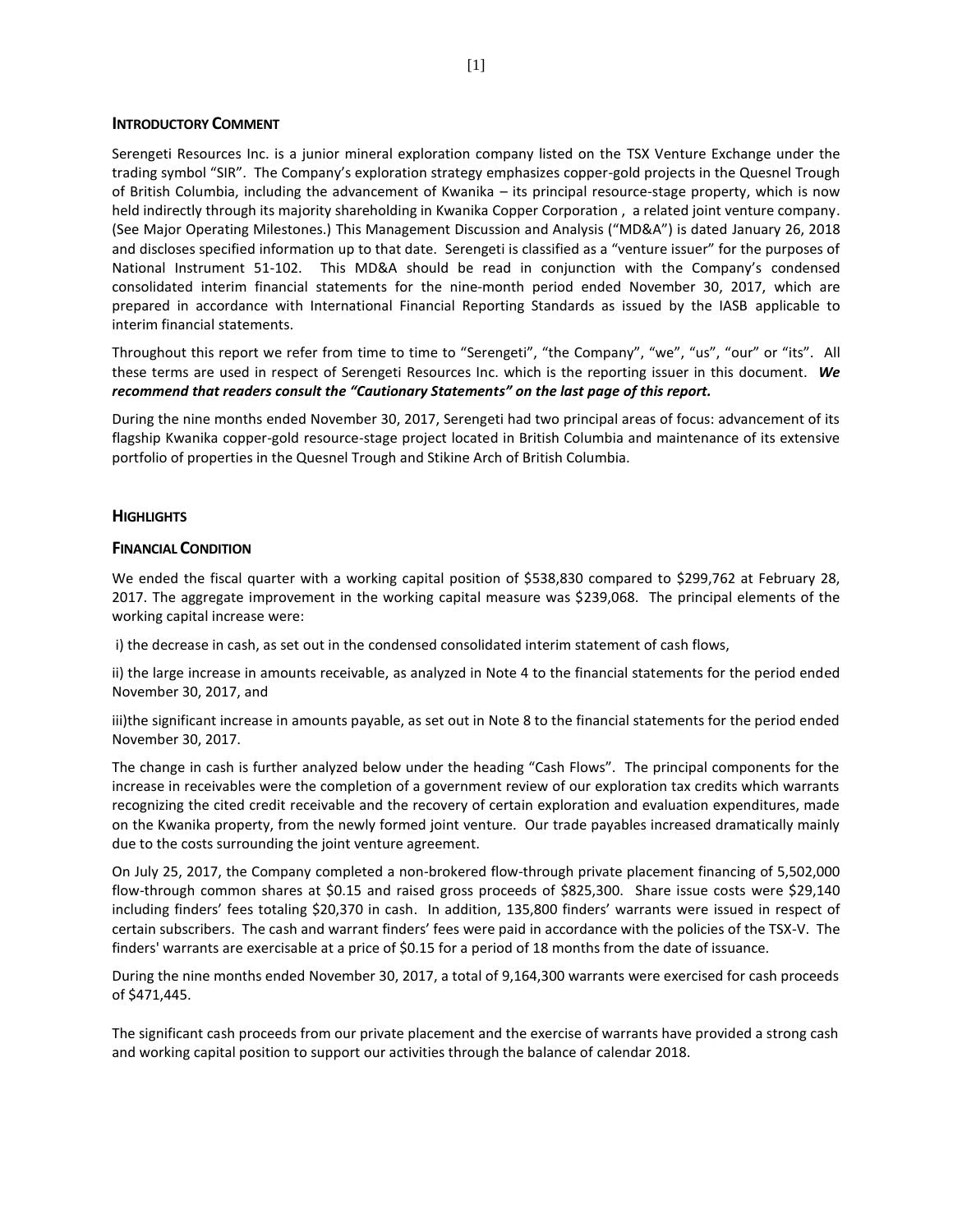### **FINANCIAL PERFORMANCE**

## **EXPENSES AND NET LOSS**

For the quarter ended November 30, 2017, the net loss was \$2,112,344 compared to \$121,735 for the quarter ended November 30, 2016, an increase \$1,990,609. The increase is principally attributable to the impairment of \$1,841,910 recorded on the Kwanika property upon its transfer to the joint venture company, as well as an increase of \$101,267 in corporate development costs and \$35,697 in professional fees related to the joint venture transaction (See Major Operating Milestones).

For the nine-month period ended November 30, 2017, the net loss was \$2,381,282 compared to \$410,735 for the period ended November 30, 2016, an increase of \$1,970,547. The increase is outlined in prior paragraph, an increase of \$40,603 in consulting fees related to financing initiatives and an increase of \$60,137 in corporate development costs and \$53,175 in professional fees related to the joint venture transaction (See Major Operating Milestones). These increases were partially offset by a decrease of \$36,190 in share-based payments. The decrease in share-based payments is related to the fact that 1,720,000 options were granted during the ninemonth period ended November 30, 2016, compared to only 150,000 options granted during the current period.

## **CASH FLOWS**

The Condensed Consolidated Interim Statements of Cash Flows shows that our net cash position decreased by \$158,416 in the nine-month period ended November 30, 2017. This decrease is attributable to net expenditures on exploration and evaluation assets of \$835,041, \$524,921 in cash consumed by our operations and notes payable repayments of \$57,300. These cash outflows were largely offset by proceeds from a private placement combined with the exercise of warrants for cash proceeds totaling \$1,280,106.

## **LIQUIDITY AND CAPITAL RESOURCES**

Our working capital position is spoken to above in the section Financial Condition and we believe have adequate working capital to conduct our operations for the balance of the current fiscal year and calendar 2018. We are in a position to meet our current obligations as they become due.

## **MAJOR OPERATING MILESTONES**

### **Joint Venture – Kwanika Copper Corporation**

On November 24, 2017, Serengeti completed a transaction whereby Serengeti, POSCO DAEWOO Corporation ("PDC") and Kwanika Copper Corporation ("KCC") (formerly known as Daewoo Minerals Canada Corporation) signed a definitive joint venture agreement (the "JVA") for the exploration and development of the Kwanika property (the "Project"). Pursuant to the JVA, the respective interests of Serengeti and PDC in the Project have been transferred to KCC, which will serve as the vehicle for the joint venture.

Key terms of the JVA and KCC structure include the following:

- PDC has contributed a total of \$8.2 million in cash and holds 8,200,000 million common shares of KCC (representing 35% of the total issued shares of KCC).
- Serengeti has contributed the Kwanika property, in exchange for 15,228,571 common shares of KCC (representing 65% of the total issued shares of KCC).
- Serengeti retains operatorship of the Project and is immediately entitled to receive a \$700,000 operator's fee as the first disbursement from the Project funding.
- The Board of Directors of KCC consists of five individuals, three appointed by Serengeti and two appointed by PDC.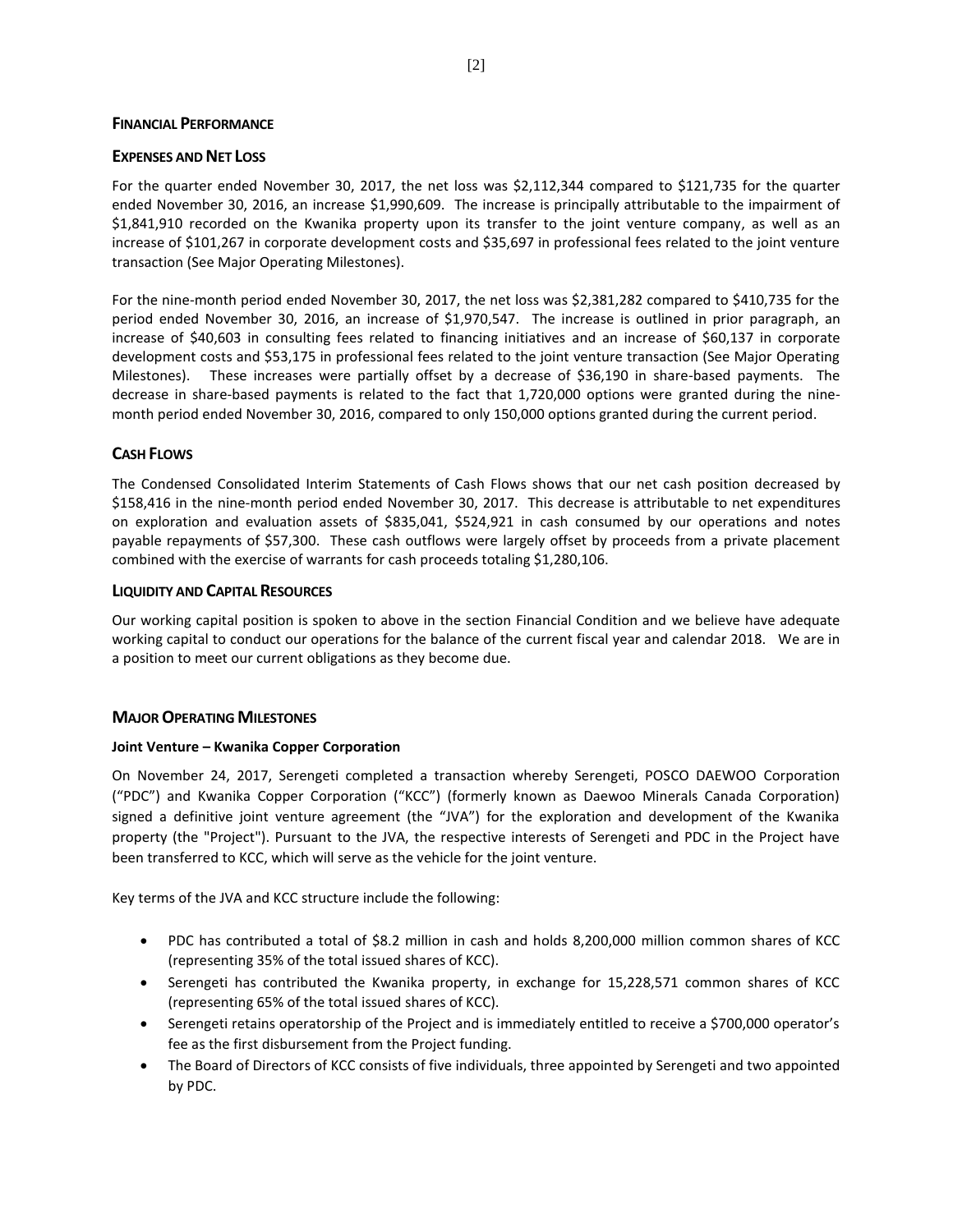#### **Kwanika Project Activity**

A Preliminary Economic Assessment (PEA) was completed by Moose Mountain Technical Services on April 3, 2017, and an independent NI 43-101 compliant Technical Report was posted on SEDAR on April 28, 2017. The PEA evaluated a 15,000 tonne per day combined open pit and underground mining operation, centered on the highest grade portion of the Central and South Zones on the Kwanika property. A summary of the results of the project evaluated in the PEA is as follows:

| <b>Category</b>                                   |    | <b>Units</b> | <b>First 8 Years</b> | <b>LOM</b> |
|---------------------------------------------------|----|--------------|----------------------|------------|
| <b>Tonnes Milled</b>                              |    | Kt           | 43,201               | 78,855     |
| Average Grade                                     | Cu | %            | 0.381<br>0.466       |            |
|                                                   | Au | q/t          | 0.539                | 0.357      |
|                                                   | Ag | q/t          | 1.391                | 1.398      |
| <b>Metal Production</b>                           | Cu | M lbs        | 403.462              | 600.635    |
|                                                   | Au | Moz          | 0.561                | 0.673      |
|                                                   | Ag | Moz          | 1.449                | 2.659      |
| Throughput                                        |    | tpd          | 15,000               |            |
| Mine Life                                         |    | Yrs          | 15                   |            |
| Net Cash Cost of Production<br>$(C1)^*$ per lb Cu |    | US\$         | \$0.70               | \$1.20     |

*\* Net Direct Cash Cost (C1) is an industry standard measure that represents the cash cost incurred at each processing stage, from mining through to recoverable metal delivered to market, and includes Mining, ore freight and milling costs; Mine-site administration and general expenses; Concentrate freight, smelting and smelter general and administrative costs; Marketing costs (freight and selling).less net by-product credits which in the case of the present study are for gold and silver which contribute 64.3% of revenue in the first 8 years and 53% LOM*

#### **2017 Project Base Case Economics:**

| <b>Commodity Prices Assumed</b>               | US \$2.90/lb Cu<br>\$1270/oz Au<br>$$19.00 / oz$ Ag |  |  |  |  |  |
|-----------------------------------------------|-----------------------------------------------------|--|--|--|--|--|
| US\$/CDN\$                                    | 0.77                                                |  |  |  |  |  |
| <b>Initial CapEx</b>                          | CDN \$476 million                                   |  |  |  |  |  |
| <b>LOM Sustaining Capital</b>                 | CDN \$37 million                                    |  |  |  |  |  |
| <b>Cumulative Cash Flow (pretax/aftertax)</b> | CDN \$710 million / \$475 million                   |  |  |  |  |  |
| NPV at 5% (pretax/aftertax)                   | CDN \$411 million / \$255 million                   |  |  |  |  |  |
| NPV at 7% (pretax/aftertax)                   | CDN \$324 million / \$191 million                   |  |  |  |  |  |
| NPV at 8% (pretax/aftertax)                   | CDN \$286 million / \$163 million                   |  |  |  |  |  |
| NPV at 10% (pretax/aftertax)                  | CDN \$220 million / \$114 million                   |  |  |  |  |  |
| IRR (pretax/aftertax)                         | 21.1%/16.6%                                         |  |  |  |  |  |
| Payback (pretax/aftertax)                     | $3.7/4.0$ years                                     |  |  |  |  |  |

The PEA recommended advancing the project to a higher level of study leading to a Pre-Feasibility Study("PFS") and eventually to a Feasibility Study. The immediate work will require field work and data gathering for prefeasibility engineering and baseline environmental studies in preparation for consultation with First Nations, sustainability discussions with local stakeholders and preparations for permit applications with regulators. This will include additional drilling to improve the modelled resource classification, geotechnical drilling, starting long duration waste rock characterization studies, and background environmental field surveys.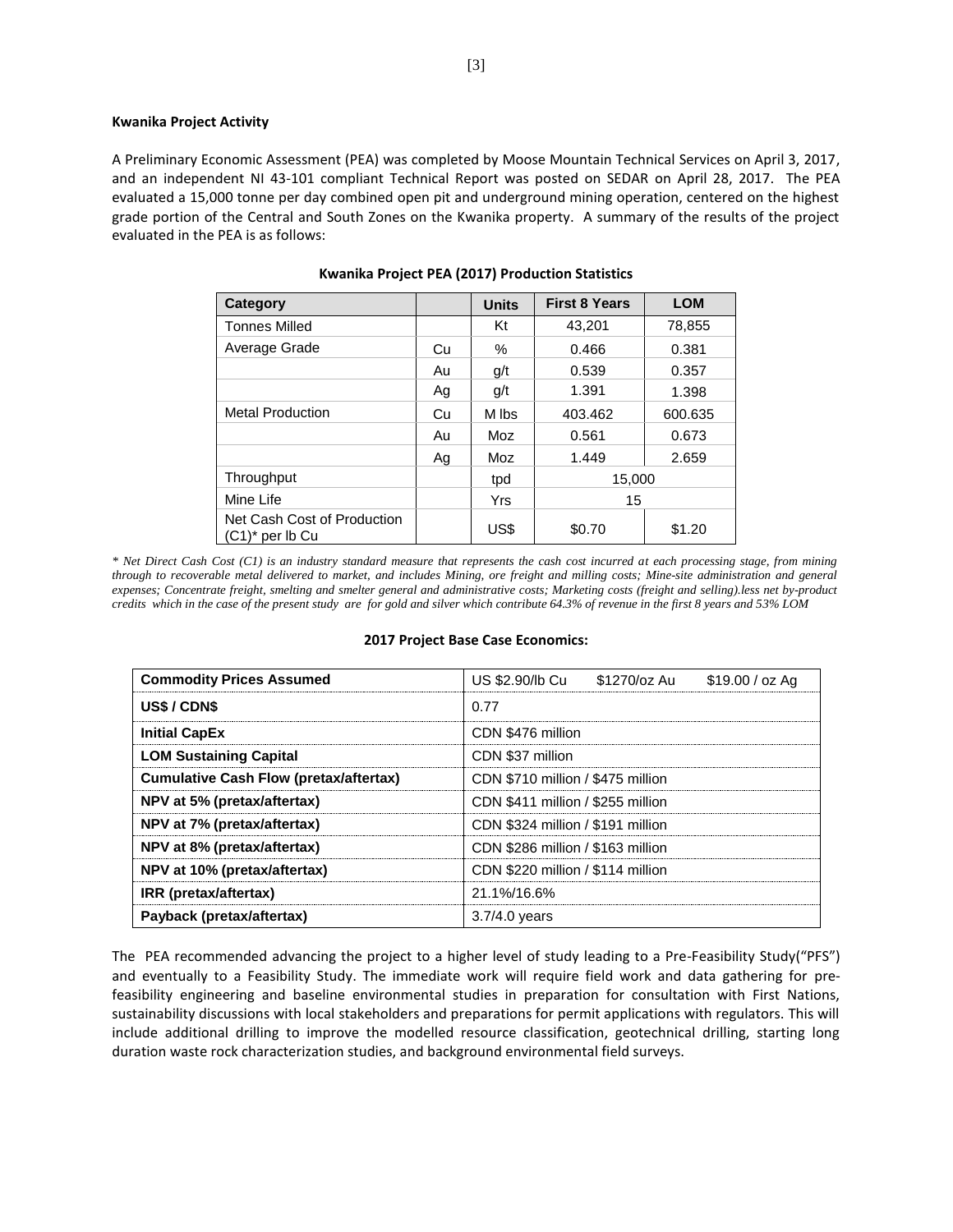The cost of this recommended program over a two-year time frame has been estimated at \$6,985,000 and KCC is, at the date of writing, proceeding with the advancement of a PFS for the project with an estimated completion date of mid-2019.

### **Other Projects**

Serengeti holds a 100% interest in eight other properties and a 56.3% interest in one additional property in joint venture partnership with Fjordland Exploration Inc. Serengeti and Fjordland Exploration are jointly funding that project's current program. All properties are located in the Quesnel Trough of British Columbia. The Quesnel Trough is host to the Kemess, Mt. Milligan, Mt. Polley, New Afton, and Copper Mountain porphyry copper-gold deposits. Details of Serengeti's property portfolio in BC can be found on the Company's website at [www.serengetiresources.com.](http://www.serengetiresources.com/)

On October 4, 2017, the Company announced it had completed drilling programs on its Milligan West and UDS properties and that assay results were pending.

On December 20, 2017 and January 11, 2018, the Company announced the drilling results for Milligan West and UDS properties respectively and in the opinion of management, both properties merit additional target development work and further drilling.

## **NEW ACCOUNTING POLICIES**

As described in Notes 2 and 5 of the financial statements for the period ending November 30, 2017, the Company entered into a joint arrangement for the exploration and development of the Kwanika property. The Company determined that the joint arrangement is a joint venture and, as such, should be accounted for using the equity method whereby the investment is initially recognized at cost, and the carrying amount is increased or decreased to recognize the investor's share of the profit or loss of the investee after the date of acquisition.

The Company's 95% ownership of the Kwanika property was transferred to KCC and the value of the Company's joint venture interest of \$15,228,571 was recorded as "Investment in joint venture" in the Company's Condensed Consolidated Interim Statement of Financial Position. As a result of the valuation of the Company's portion of the Kwanika property determined through the joint venture agreement, the Company has recorded an impairment of \$1,841,910 on the property prior to its transfer to KCC.

### **SIGNIFICANT TRANSACTIONS WITH RELATED PARTIES**

### **Key management personnel compensation**

During the nine-month period ended November 30, 2017, the Company incurred salaries of \$126,000 for David Moore, Chief Executive Officer, consulting fees of \$38,439 paid to a company controlled by Sheri Rempel, Chief Financial Officer, and \$12,510 paid to a company controlled by Pamela White, Corporate Secretary.

## **OUTSTANDING SHARE DATA**

Common shares, stock options and share purchase warrants issued and outstanding as at the quarter end are described in detail in Note 9 to the condensed consolidated interim financial statements dated November 30, 2017, which as of January 26, 2018 are as follows: